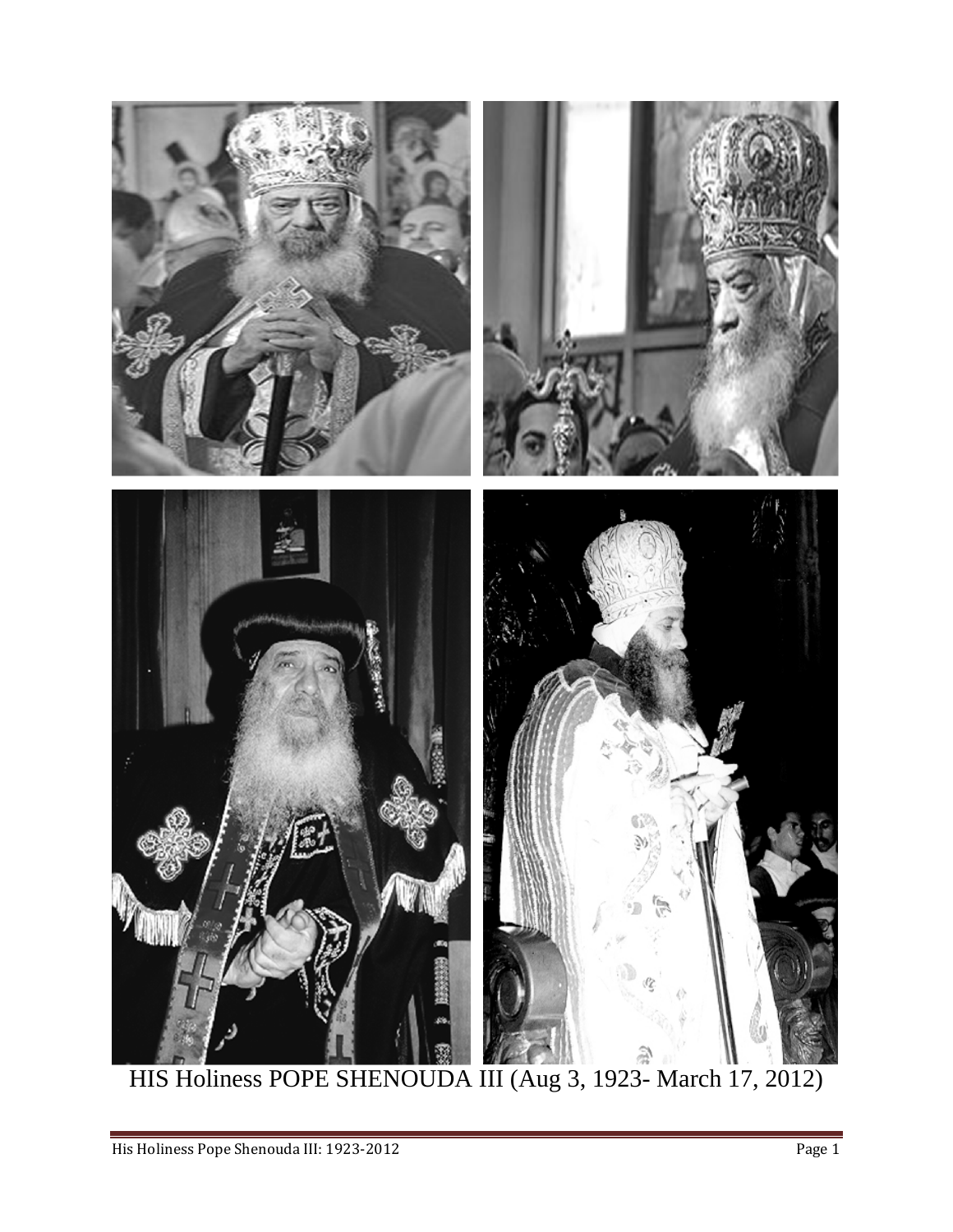## **His Holiness: Pope 'Papa Ava' Shenouda III; the 117th Pope of Alexandria; and Patriarch of the See of St. Mark (Born Aug 3,1923, Pope: Nov 14, 1971 - March 17, 2012)**

## **William Aziz Hanna, Ph.D.EE**

His Holiness Pope Shenouda (HHPS) was born Nazeer Gayed in the village of Salam near Assiut (in Upper Egypt) on Aug 3, 1923. He attended Cairo University and graduated with a B.A. degree from Cairo University, School of Literature with a History degree in 1947. He worked as a History and English teacher, and at the same time, attended evening classes at the Coptic Theological Seminary in Cairo. He was appointed to its faculty in 1949. He also served as an army reserve officer for 2 y ears. In 1954 he experienced a deep urge to retire to monastic life, and entered the St. Mary's Monastery know as Al-Syriaan Monastery in the Western Desert. From 1956 to 1962 he led the life of a monastic hermit in a cave in the desert 7 Kilometers from 'Al- Syriaan.' Monastery He moved to the cave many Church books, history books and linguistics and the cave was transformed to a major study. He was later ordained priest with the name Father Antonius Al-Syriaany.

 In 1962, the late Father Pope Cyril (Kyrillos) VI consecrated him bishop and assigned to him the position of bishop of theological education. The number of students at the



 After the departure of the Holy Father Pope Kyrillos VI, bishop Shenouda was one of three bishops nominated to succeed the departed patriarch to the throne of St. Mark. Following the Coptic Church tradition of asking the guidance of the Holy Spirit in making the final choice in selecting a pope, A child was asked to draw a name in front of the congregation in attendance at the Great Cathedral of St. Mark. Bishop Shenouda was chosen by the 0.will of God to be Patriarch on the 5th of Hatur 1688 A.M. (November 14, 1971).

 One of his first efforts was to hold meetings with representatives of other denominations. It began with a series of informal meetings with Roman Catholic theologians which led to the signing of a joint statement with Pope Paul VI on the need for Christian unity. Visits have been exchanged with other patriarchs including Orthodox, and Catholic with Chalcedonians as well. He also was co-president of the World Council of Churches for 2 terms, and president of the Middle East Council of Churches (MEC) for many years and arranged many dialogues with all major denominations including Other Orthodox Churches, Catholics, and Protestants. Under his leadership, the number of Coptic Churches increased in Egypt and abroad. His

firm belief in spreading the word made him increase the number of episcopates. To that end he increased the numbers from 33 to 55 consecrating that many bishops to serve the new episcopates.

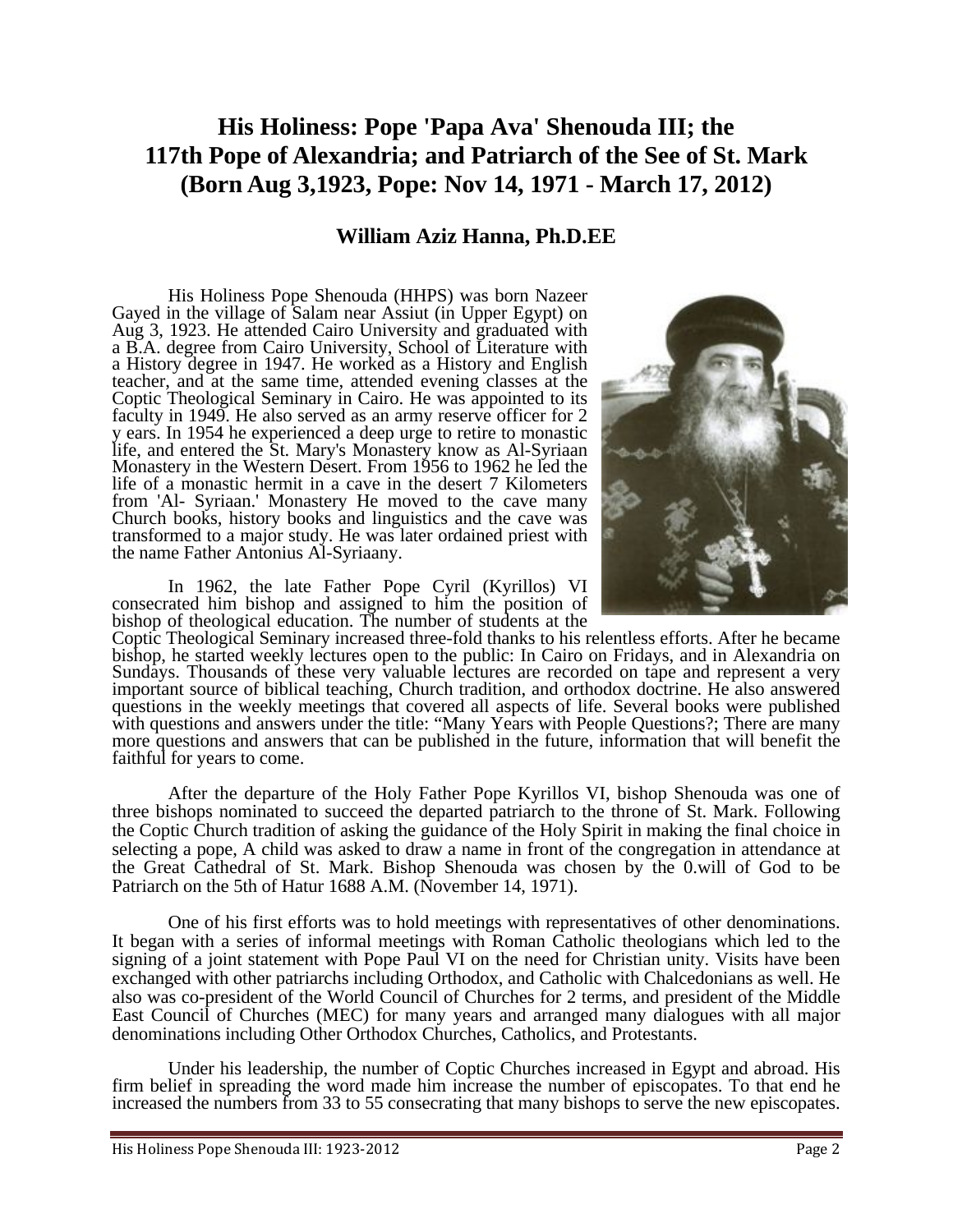He consecrated over 115 Bishops, and all the bishops of the Coptic Church except His Eminnence Metropolitan Michael, Bishop of Assiut were consecrated by HH Pope Shenouda III. He has devoted a great deal of effort to the reconstruction of old monasteries. He has personally ordained more than 22 bishops? and more than 500? priests.

HHPS is a prolific writer and a great poet in his own right. Over 100 Books were written by HHPS III, many. Among his writing are: "An Introduction to the New Testament", "A Commentary on the Book of Revelations", "A Commentary on the Book of Psalms", "The Book of the Song of Songs", "Meditations on the Ten Commandments", "Salvation: An Orthodox Perspective", "The Law of Monogamy", "St. Mark, Apostle and Martyr", "Repentance", Silence and Solitude, according to St. Isaac the Syrian", "The Upsurge of the Soul-a poem", "The Life of Prayer", "The Life of 'Thanksgiving" ..... Many were translated to many live languages including: English, French, German, Dutch, Italian, Spanish, etc

Since his return to the seat of Coptic Orthodox Administration on January 6, 1984 (the Egyptian Government under Anwar Sadaat, had banished him to the monastery of St. Bishoy in Oct. 1981), Pope Shenouda has been working hard to re-establish the daily management of the Church. His 40 month isolation resulted in more than 4 books. Over a million copies of these new books are in the hands of the faithful who never doubted for a minute that he was the true Holy Patriarch chosen by the Holy Spirit to lead the people whom the Lord on the tongue of Isaiah the prophet called: "Blessed my people Egypt"

 Many of his books have been translated into many languages including: English, French, German, Dutch, Italian, Spanish, etc. since his return to the seat of Coptic Orthodox Administration on January 6, 1984

After his return to the seat of St. Mark, he increased his efforts in all areas related to his pastoral work increasing the number of churches in North America from 22 Churches to over 240 Churches (10 folds). He increased the number of Churches in Africa, The Arabian Gulf, England, France, Germany, Austria, The Netherlands, Italy, Greece, Australia, etc. and added new churches in Scandinavia, Spain, Latin America. Churches were provided with married priests or monks according to the financial and/or political situation and provided with Church books in Coptic and Arabic and approved translations to local languages. Bishops were also ordained for Churches outside Egypt including 4 in the USA, 2 in Australia, 2 in Africa, 2 in South America, 4 in England, one in Austria, 1 in France, 1 in Germany, etc. Also, native Churches in England and France were provided with native (non-Egyptian) Bishops as necessary.

His Holiness travelled around the Globe many times, in particular in 1996 when the Church celebrated the Silver Jubilee (25 years) of his consecration, he preferred to travel around the world to visit Coptic orthodox congregation instead of waiting in Cairo for delegations to celebrate the Silver Anniversary.

In 2008 under the heavy load of 18 hrs work days and kidney disease, he fell in the monastery while he was alone and had a broken hip bone. He was treated in one of the best medical centers in Cairo and because of the sensitivity of fracture location was transferred to Cleveland Clinic where he was hospitalized for over 4 months. His request that he did not want to face his flock on a wheel chair, made it important for his physicians American, and Egyptian-Americans at the Clinic to triple their efforts to treat the broken bones and provide the maximum therapy to achieve the goal, and he went home in late October 2008 on his feet. During that time, he was treated for renal failure through dialysis. Dialysis equipment was also installed in the Papal residence in Cairo and top notch Egyptian physicians were at his service to assure best medical care.